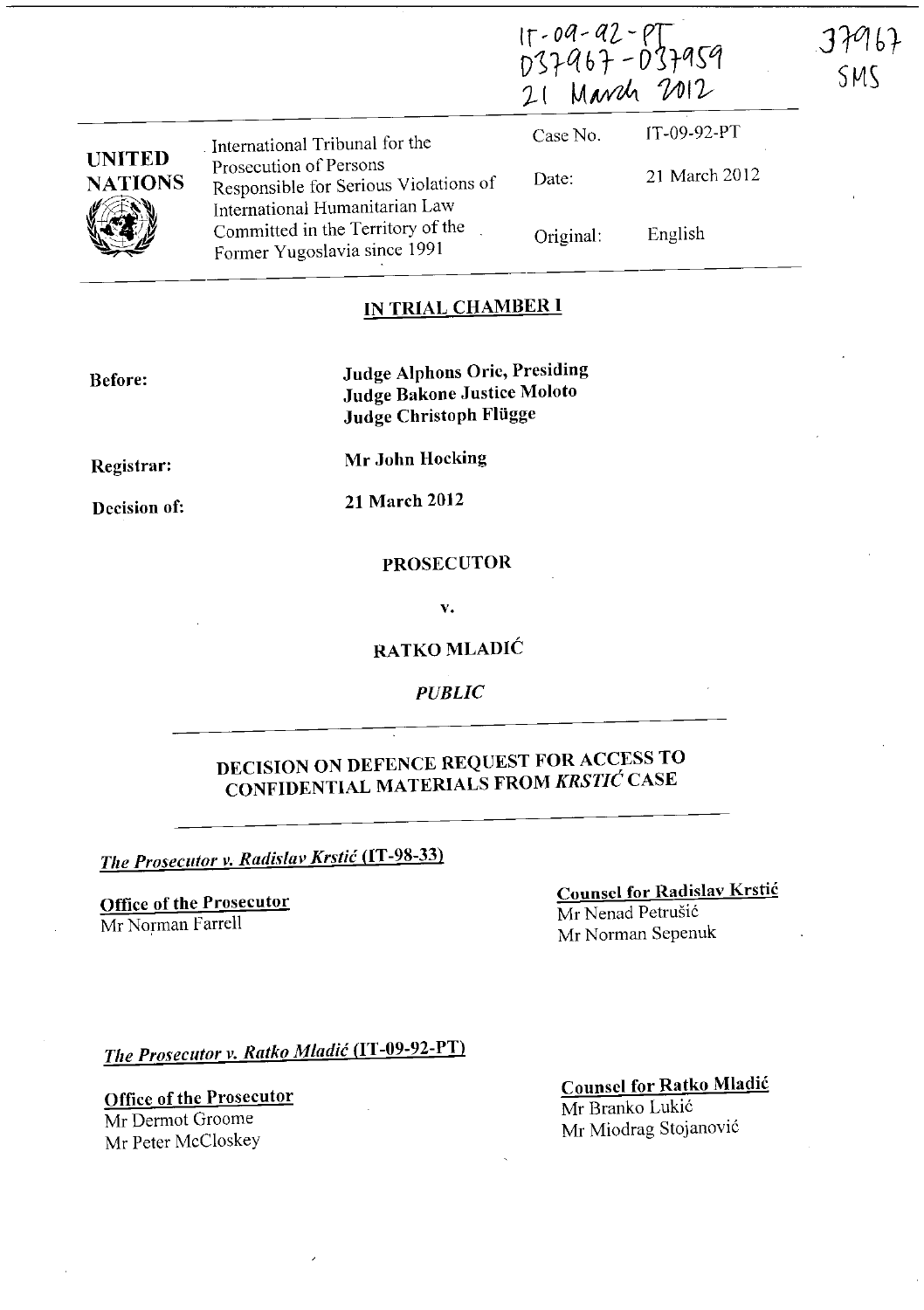## **I. PROCEDURAL HISTORY AND SUBMISSIONS OF THE PARTIES**

1. On 13 December 2011, the Mladić Defence ("Applicant") filed a request for access ("Access Request") to confidential materials from the case of *Prosecutor* v. *Radislav Krstic ("Krstic*  case")! in which it seeks access to all *inter partes* and *ex parte* confidential material from that case in the pre-trial and trial proceedings, including a) all confidential closed and private session trial transcripts; b) all confidential exhibits; c) all confidential filings and submissions, including all confidential Trial Chamber decisions; and d) all documentary evidence submitted by the parties.<sup>2</sup> The Applicant submits that there is a "significant geographical, temporal overlap as well as significant factual nexus" and that similarities exist in the accusations against the Accused in this case and the *Krstić* case.<sup>3</sup> Further, the Applicant submits that the material is necessary for "full and adequate defence preparation" and that it is willing to comply with any order regarding witness protection or a regime of confidentiality for documents.<sup>4</sup>

2. On 27 December 2011, the Prosecution responded not opposing the Applicant's request for access to "evidentiary confidential *inter partes* material for all categories ((a)-(d))", provided that the Chamber modifies any existing protective measures and establishes conditions "to preserve the safety and security of witnesses and to guard against improper disclosure to third parties".<sup>5</sup> With regard to *ex parte* material, the Prosecution opposes the Access Request in its entirety.<sup>6</sup>

#### **11. APPLICABLE LAW**

3. The Chamber is seised of the Applicant's Access Request pursuant to Rule 75 (G) (ii) of the Tribunal's Rules of Procedure and Evidence ("Rules") which states:

**(G) A party to the second proceedings seeking to rescind, vary, or augment protective measures**  ordered in the first proceedings must apply:

*Prosecution* **v.** *Radislav Krstic,* **Case No. IT-98-33.** 

Defence Request for Access to Confidential Materials from *Krstic* Case, 13 December 2011, paras 1-2, 11. The **Chamber notes that the Defence request relates only to confidential and** *ex parte* **material from the pre-trial and trial**  proceedings in the *Krstić* case, but sees no reason to exclude from the scope of this decision the appeals **proceedings in the** *Krstic* **case.** 

 $\overline{\mathbf{3}}$ Access Request, paras 5-8.

<sup>4</sup>  Access Request, paras 9-10.

Prosecution Response to Mladic Motion for Access to Confidential Materials in the *Krstic* Case, 27 December 20 11 ("Prosecution Response"), paras 2, 9-11, 14-19. The Chamber notes that the Prosecution Response reiterates in para. 1 the categories set out by the Applicant in the Access Request identically save for the omission of the word "confidential" from "including all confidential Trial Chamber decisions" in category (c). The Chamber will proceed **on the basis of the categories as set out in the Access Request.** 

<sup>6</sup>  **Prosecution Response, paras 2, 13.**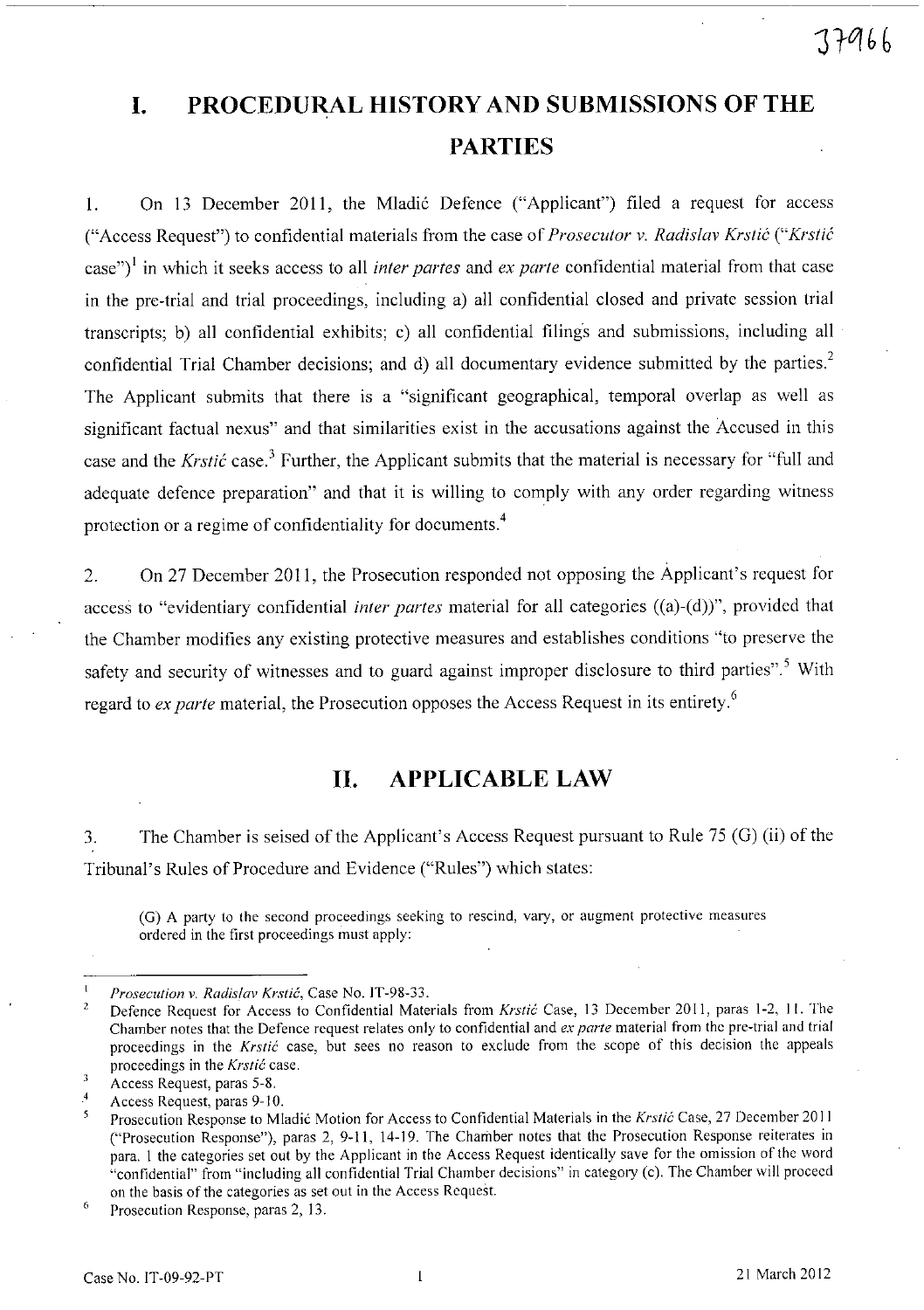(ii) if no Chamber remains seised of the first proceedings, to the Chamber seised of **the second proceedings.** 

4, Rule 54 of the Rules provides that:

At the request of either party or *proprio motu,* a Judge or a Trial Chamber may issue such orders, **summonses, subpoenas, warrants and transfer orders as may be necessary for the purposes of an investigation or for the preparation or conduct** of the **triaL** 

5', A party is always entitled to seek material from any source, including from another case before the International Tribunal, to assist in the preparation of its case if the material sought has been identified or described by its general nature and if a legitimate forensic purpose for such access has been shown.<sup>7</sup> The Tribunal's jurisprudence concerning the identification requirement is not particularly onerous, and applicant requests for "all confidential material" are generally considered sufficiently specific to meet this standard,8 With regard to *inter partes* confidential material, the applicant party must demonstrate that such material "is likely to assist the [party's] case materially, or at least there is a good chance that it would".<sup>9</sup> The "good chance" standard may be met by the establishment of a legitimate forensic purpose, demonstrated by the existence of a "geographical, temporal or otherwise material overlap"<sup>10</sup> between the applicant's case and the case from which the material is sought.<sup>11</sup> The "good chance" standard, however, does not require that the applicant party "establish a specific reason that each individual item is likely to be useful".<sup>12</sup>

6, The Tribunal's jurisprudence has developed specific criteria which must be met for access requests to *ex parte* confidential material in another case before the Tribunal. The Appeals Chamber has held that *"ex parte* material, being of a higher degree of confidentiality, by nature contains information which has not been disclosed *inter partes* because of security interests of a State, other

*Prosecutor v. Dragomir Milošević*, Case No. IT-98-29/1-A, Decision on Radovan Karadžić's Motion for Access to **Confidential Material in** *Dragomir Milo.sevic* **Case; 19 May 2009** *("D. Milosevic* **Decision"), para. 7;** *Prosecutor v. A1ilun MaNic,* **Case No. IT-95-11-A, Decision on Motion by Jovica Stanisic for Access to Confidential Testimony**  and Exhibits in the Martic Case Pursuant to Rule 75(G)(i), 22 February 2008, para, 9; *Prosecutor* v. *Momcilo Krajišnik*, Case No. 1T-00-39-A, Decision on "Motion by Mićo Stanišić for Access to all Confidential Materials in the Krajišnik Case", 21 February 2007 ("Krajišnik Decision").

*Prosecutor* **v.** *Radovan Karadiic,* **Case No. IT-95-5118-PT, Decision on Momcilo Pcrisit's Motion for Access to**   $\mathbf{\hat{x}}$ **Confidential Materials in the** *Radovan Karadiic* **Case, 14 October 2008** *("Karadiic* **Decision"), para. 8;** *Prosecutor*  v. Radoslav Brđanin, Case No. IT-99-36-A, Decision on Motion by Stanišić for Access to All Confidential Materials in the *Brtlanin* Case, 24 January 2007 *("Brtlanin* Decision"), para. 11,

<sup>9</sup>  **D.** *Milosevic* **Decision, para. 8;** *Prosecutor* **v.** *Vidoje Blagojevic and Dragan Jokic,* **Case No. IT-02-60-A, Decision**  on Motions for Access to Confidential Materials, 16 November 2005, para. 8,

<sup>10</sup>  **D.** *Milosevic* **Decision, para. 8;** *Prosecutor v. Dario Kordic and Mario Cerkez,* **Case No.** *IT-95-14/2-A,* **Decision**  on Motion by Hadzihasanovic, Alagic and Kubura for Access to Confidential Supporting Material, Transcripts and Exhibits in the *Kordić and Čerkez Case, 23 January 2003, p. 4; Prosecutor v. Milan Martić, Case No. IT-95-11-A,* Decision on Motion by Jovica Stanisic for Access to Confidential Testimony and Exhibits in the *Martit* Case Pursuant to Rule 75 (G) (i), 22 February 2008, para, 9,

<sup>11</sup>  *Prosecutor* v. *Mile MrkSic et aI.,* Case No. IT-95-1311-A, Decision on Veselin Sljivancanin's Motion Seeking Access to Confidential Material in the *Kordic and Cerkez* Case, 22 April 2008, para. 7; *Kra)isnik* Decision, pp, 4-5.

<sup>12</sup>  Prosecutor v. Vidoje Blagojević and Dragan Jokić, Case No. IT-02-60-A, Decision on Motion by Radivoje Miletić for Access to Confidential Information, 9 September 2005, p, 4,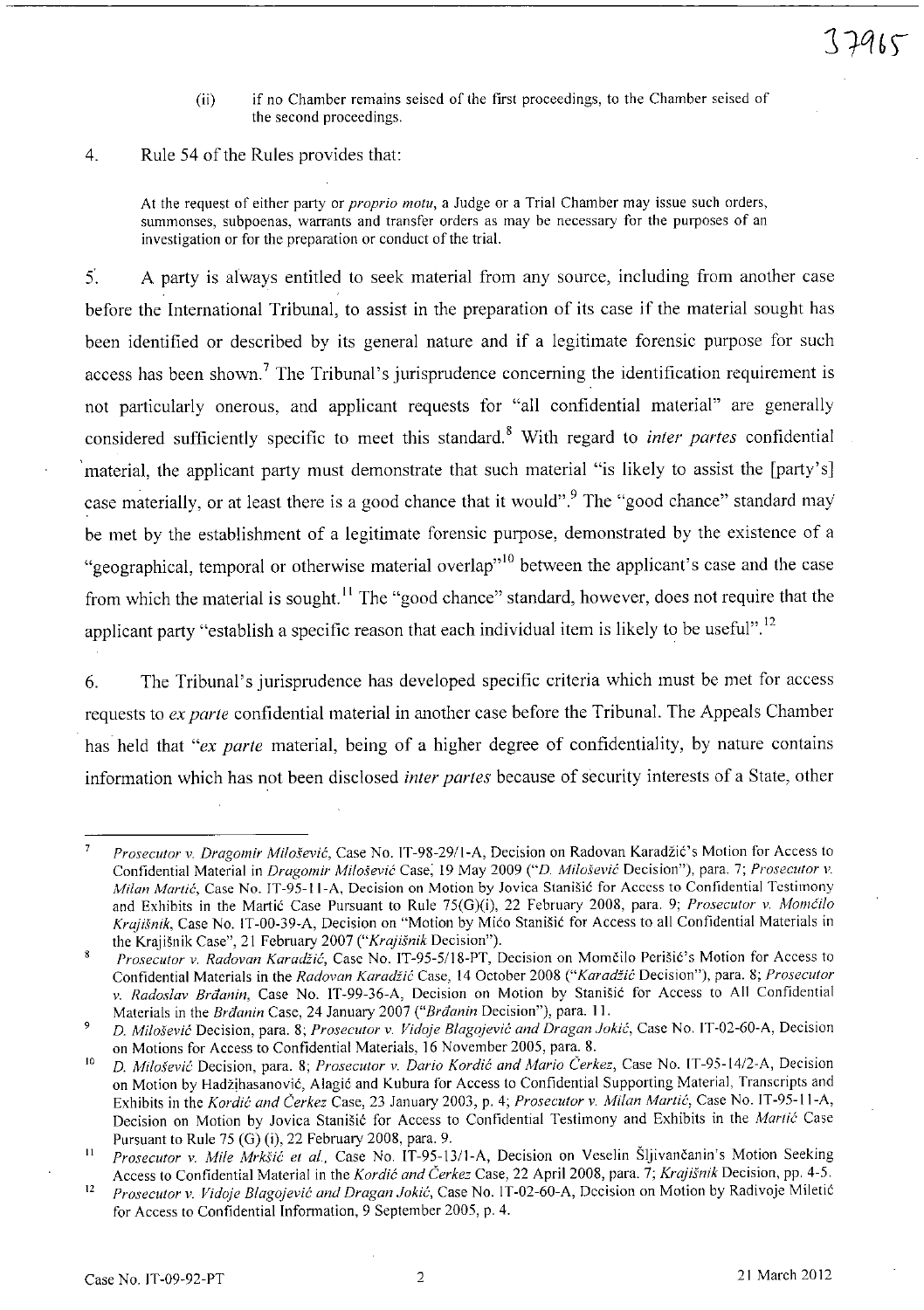public interests, or privacy interests of a person or institution"<sup>13</sup> and that "consequently, the party on whose behalf *ex parte* status has been granted enjoys a protected degree of trust that the ex *parte*  material will not be disclosed".<sup>14</sup> It follows that an applicant must meet a higher standard when proving a legitimate forensic purpose in order to justify such disclosure.<sup>15</sup>

7. With regard to material that has been provided pursuant to Rule <sup>70</sup>of the Rules, the party that introduced the material must obtain the consent of the Rule 70 provider before the material or its source can be disclosed to another accused before the Tribunal. Such consent is necessary even if the Rule 70 provider has in one or more prior cases consented to the disclosure of the material.<sup>16</sup>

8. Once an applicant has been granted access to confidential exhibits and confidential closed and private session testimony transcripts from another case before the Tribunal, he or she should not be prevented from accessing filings, submissions, decisions, and hearing transcripts which may relate to such confidential material.<sup>17</sup>

9. It is necessary, however, for the Chamber to strike a reasonable balance between the rights of the accused and the protection of witnesses and victims.<sup>18</sup> Further, pursuant to Rule 75 (F) (i) of the Rules, any protective measures ordered for a victim or witness in any proceedings before the Tribunal shall continue to have effect *mutatis mutandis* in any other proceedings before the Tribunal or another jurisdiction unless they are rescinded, varied, or augmented in accordance with the Rule.<sup>19</sup>

### **Ill. DISCUSSION**

### **A. Access to Confidential** *Inter Partes* **Material**

10. The Chamber is satisfied that the Applicant has identified with sufficient specificity the material it seeks and, further, the Chamber finds that there is a geographical and temporal nexus

<sup>13</sup> *Prosecutor* **v.** *Miroslav Bra/a,* **Case No. IT-95-17-A, Decision on Motions for Access to** *Ex Parte* **Portions** of the Record on Appeal for Disclosure of Mitigating Material, 30 August 2006 *("Braio* Decision"), para. 17; *Proseculor v. Blagoje Simic,* **Case. No. IT-95-9-A, Decision on Defence Motion by Franko Simatovic for Access to**  Transcripts, Exhibits, Documentary Evidence and Motions. Filed by the Parties in the *Simic et al.* Case, 13 April *2005 ("Simit* Decision"), p. 4.

**<sup>\4</sup>** *Krajisnik* **Decision, p. 5;** *Bralo* **Decision, para. 17;** *Simic* **Decision, p. 4.** 

<sup>15</sup> Karadžić Decision, para. 12; Krajišnik Decision, p. 5; Brđanin Decision, para. 14; Bralo Decision, para. 17; Simić

Decision, p. 4. 16 *Krajišnik* Decision, p. 6.

<sup>&</sup>lt;sup>17</sup> D. Milošević Decision, para. 11.<br><sup>18</sup> D. Milošević Decision, para. 16; Prosecutor v. Tihomir Blaškić, Case No. IT-95-14-A, Decision on Prosecution's **Preliminary Response and Motion for Clarification Regarding Decision on Joint Motion of Hadzihasanovi6, Alagi6**  and Kubura of 24 January 2003, 26 May 2003, para. 26.

 $19$  Rule 75 (F) (i) of the Rules.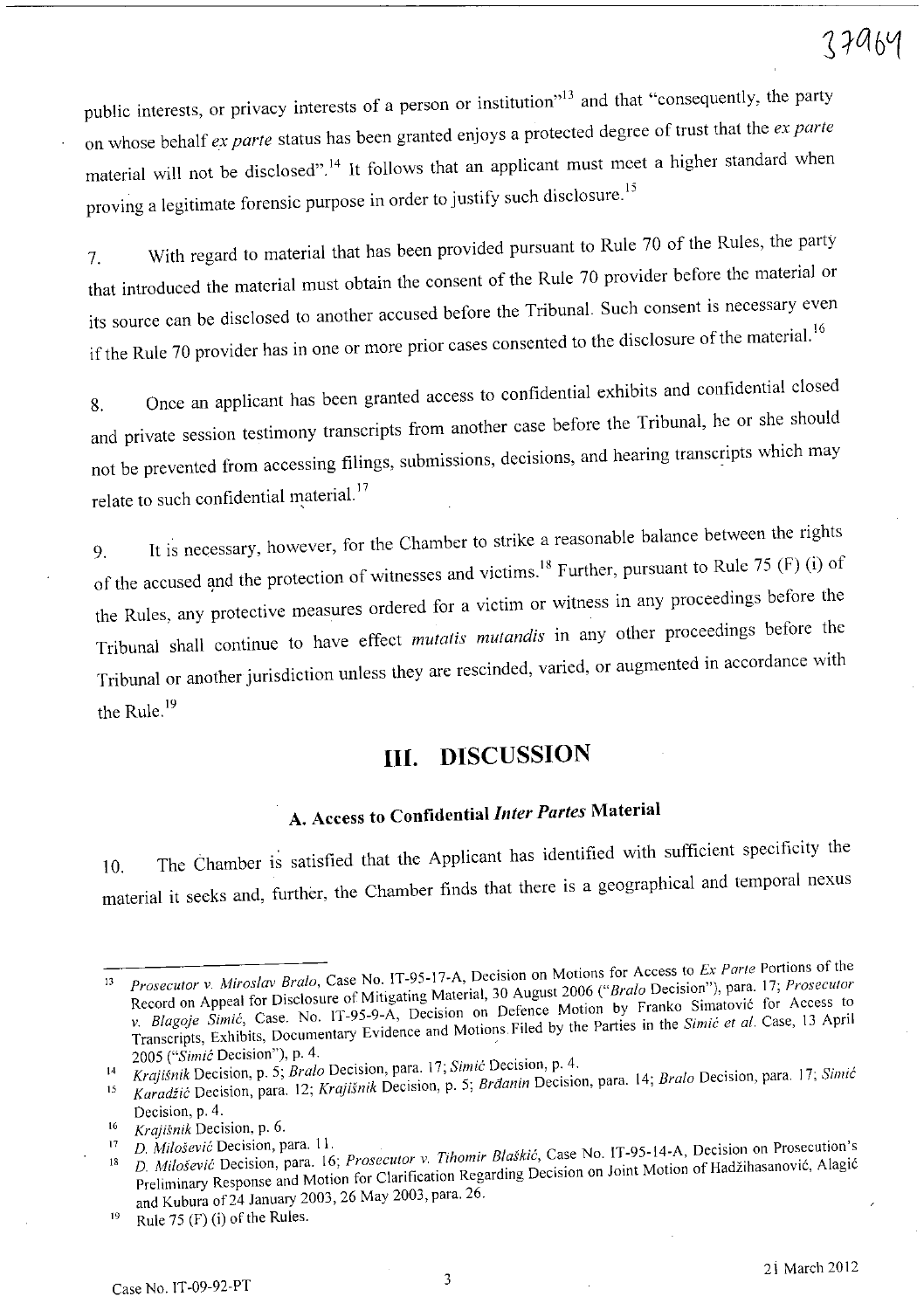between this case and the *Krstic* case in relation to crimes alleged to have been committed in and around Srebrenica in 1995.<sup>20</sup>

11. As noted in a previous decision of this Chamber, the general regime for access to confidential materials in other cases is liberal, but is not without exceptions.<sup>21</sup> One such exception concerns material relating to protected witnesses for whom orders of delayed disclosure have been issued.<sup>22</sup> Although it is possible that such material may have forensic value to the Applicant, the Chamber must weigh this against the safety and protection of victims and witnesses, pursuant to Articles 20 (1) and 22 of the Tribunal's Statute and Rule 75 (A) of the Rules. The Chamber is of the opinion that given the current stage of the proceedings, any such potential forensic value to the Applicant does not outweigh the aforementioned considerations and therefore this material will be excluded from any access granted by this decision.

12. The Chamber notes the Prosecution's concerns with respect to the Applicant accessing nonevidentiary material which "may contain sensitive information of little or no value" to the Applicant.<sup>23</sup> The Chamber is of the opinion that a limitation should be placed on access to such material. A recent decision of the Trial Chamber in *Prosecutor* v. *Stanisic and Simalovic* identified categories of material having no forensic purpose and, therefore, such categories were excluded from the grant of access.<sup>24</sup> These categories included: remuneration; provisional release; fitness to stand trial; weekly reports of the Reporting Medical Officer; Registry submission of expert reports on health issues; notices of non-attendance in court; modalities of trial; protective measures; subpoenas; video-conference links; and orders to redact the public transcript and public broadcast of a hearing.<sup>25</sup> The Chamber similarly finds that the aforementioned categories of materials except with medical reports not being limited to weekly reports - have no forensic purpose and, therefore, such material should be excluded from any access to confidential *inter partes* materials granted by this decision. Further, category (d) of the Access Request refers to "all documentary evidence submitted by the parties".<sup>26</sup> The Chamber interprets this category to mean material which has not been admitted into evidence. The Tribunal's jurisprudence establishes that grants for

**<sup>20</sup> Fourth Amended Indictment and Schedules of Incidents, paras 19-23;** *Prosecutor* **v.** *Radislav Krstic,* **Case No. 1T-**98-33, Amended Indictment, 27 October 1999, para. 21.

<sup>&</sup>lt;sup>21</sup> Decision on Motion by Radovan Karadžić for Access to Confidential Materials in the *Mladić* Case, 18 October *2011 ("Karadiic* Access Request Decision"), para. 15.

*<sup>22</sup>KaradZic* **Access Request Decision, para. 15.** 

<sup>&</sup>lt;sup>23</sup> Prosecution Response, para. 9.<br><sup>24</sup> Prosecutor y Jovica Stanišić and Franko Simatović, Case No. IT-03-69-T, Decision on Motions of Mićo Stanišić and Stojan ZupIjanin for Access to All Confidential Materials in the *StaniSic* and *Simatovic* Case, 10 March 2011 *("Stanisic* **and** *Simatovic* **Access Decision"), para. 40.** 

<sup>25</sup> *Stanišić* and *Simatović* Access Decision, para. 40.

<sup>&</sup>lt;sup>26</sup> Access Request paras 1-2, 11.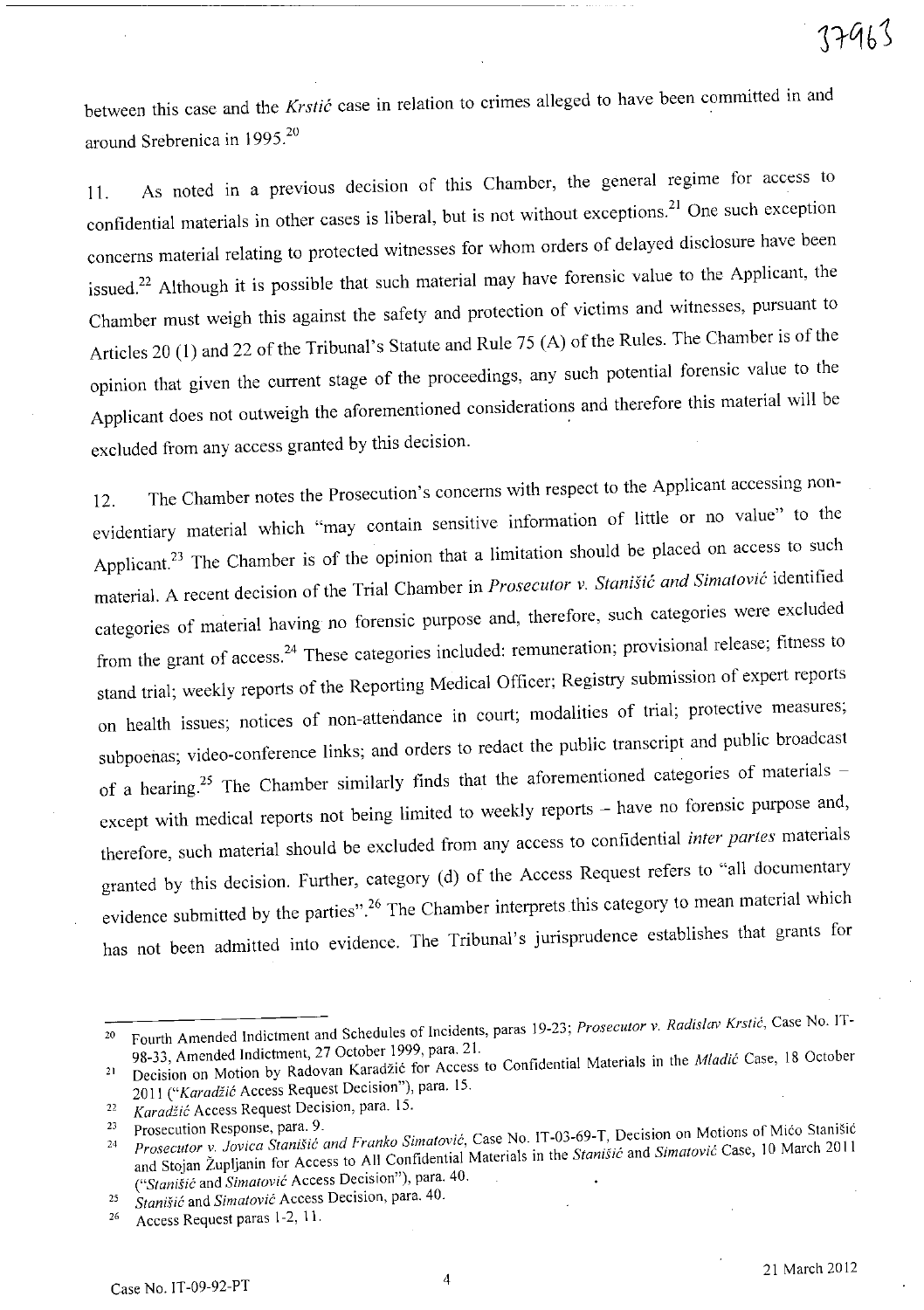# $37962$

requests for disclosure have been limited to material officially admitted into evidence.<sup>27</sup> For example, the Trial Chamber in *Prosecutor v. Momčilo Perisić* noted that "confidential materials used during interviews but not tendered into evidence" could not be considered as "confidential exhibits" and, thus, found that it could only grant the request for disclosure in relation to exhibits whose admission was final.<sup>28</sup> Further, the Trial Chamber in *Prosecutor v. Vlastimir Đorđević*, found that in considering the motion for access to materials before it, it would be inappropriate to consider "material which it was merely anticipated might later be received in evidence".<sup>29</sup> Therefore, insofar as this category is taken to relate to material not admitted into evidence, such material not forming part of the body of evidence and, thus, remaining in the domain of the tendering party,30 the Chamber excludes such material from any access to confidential *inter partes*  materials granted by this decision.

13. In relation to materials in the *Krstic* case provided pursuant to Rule <sup>70</sup>-of the Rules, the Chamber considers that they must be excluded from any access granted through this decision, unless the provider of this material has consented to the disclosure of this material to the Applicant. It will be for the relevant party to identify to the Registry any such Rule <sup>70</sup>material and to seek any Rule 70 provider's consent to disclosure in this respect.

## B. Access **to** *Ex Parte* **Confidential Material**

14. The Applicant requests access not only to all *inter partes* confidential material but also to all ex parte confidential material from the *Krstić* case.<sup>31</sup> In this respect the Chamber recalls the jurisprudence of the Tribunal, requiring the applicant party to meet a higher threshold for access to ex parte material.<sup>32</sup> The Chamber considers that in this context the Applicant has failed to advance any argument which demonstrates a legitimate forensic purpose. Thus, the Applicant's request for access to all ex *parte* confidential material is to be denied.

### **IV. DISPOSITION**

15. For the foregoing reasons and pursuant to Rules 54 and <sup>75</sup>of the Rules, the Chamber

**GRANTS** the Access Request in part;

<sup>27</sup> *Prosecutor* **v.** *Vojislav Seselj,* **Case No. IT-03-67-T, Decision on Mica Stanisic Motion for Disclosure of Exhibit**  List and "MFI" Materials from *Šešelj* Case (IT-03-67), 1 August 2011 ("Šešelj Motion"), para. 15.

<sup>28</sup> *SeSe/j* Motion, para. 15; *Prosecutor* v. *Momcilo Perisic,* Case No. IT-04-81-T, Decision on Zdravko Tolimir's Urgent Request for Disclosure of Confidential Material from the *Perisic* Case, 30 September 2010, para. 11.

*<sup>29</sup> Prosecutor* **v.** *Vlastimir Doraevic,* **Case No. IT-05-8711-T, Decision on Defence Motion for Access to Transcripts,**  Exhibits and Documents in the Dordevic Case, 10 June 2009, para. 21.

*<sup>30</sup> Prosecutor* v. *Zdravko Tolimir,* Case No. IT-05-SS/2-T, IT-95-5I1S-T, IS January 2012, p. 3.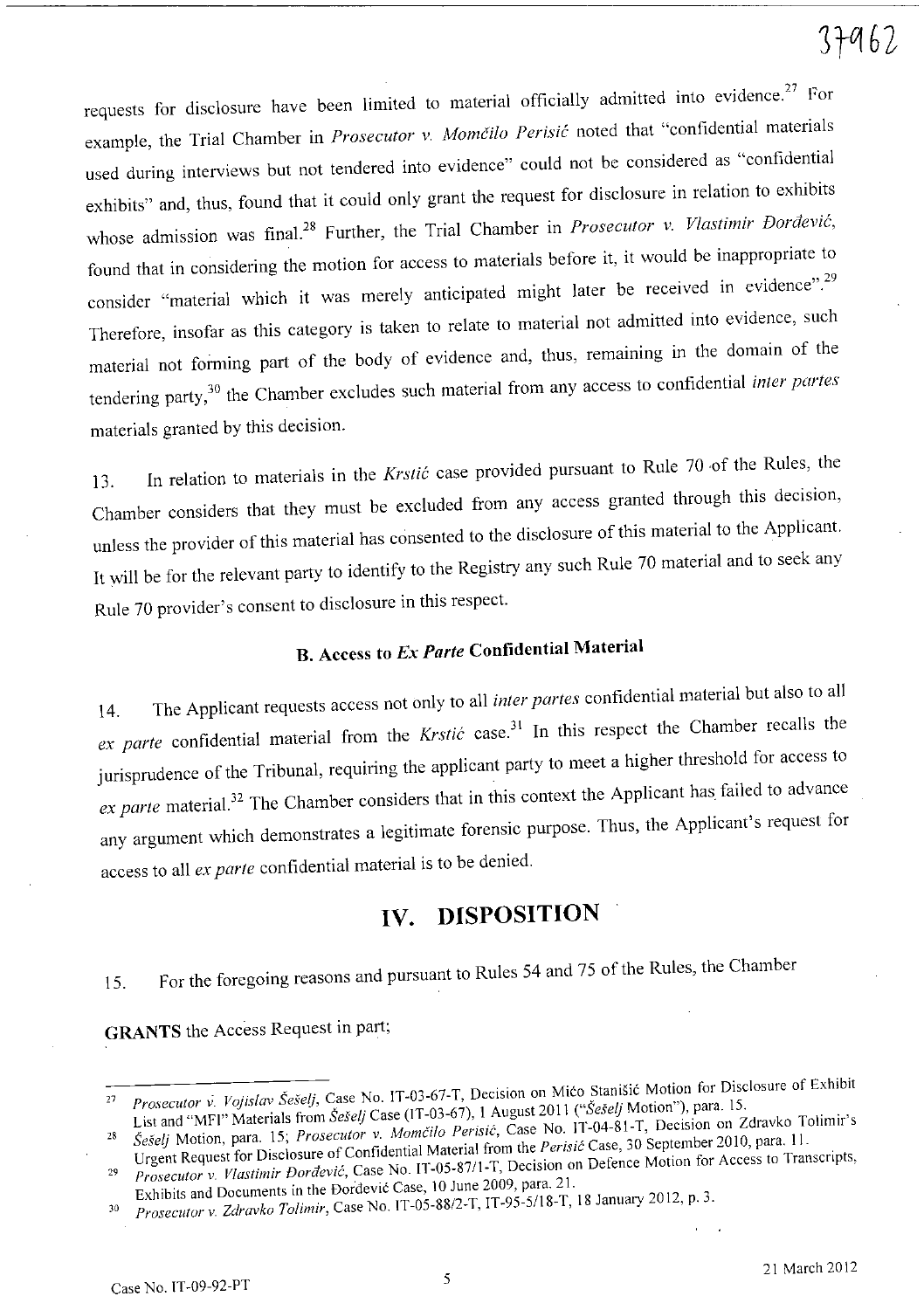**ORDERS** the Prosecution and the Krstić Defence to identify to the Registry all *inter partes* confidential material from the *Krstić* case, including all confidential closed and private session transcripts; all confidential exhibits; and all confidential filings and submissions, including all confidential Chamber decisions;

**ORDERS** that material including audio and video files and/or transcripts which fall into the following list of categories be excluded from the scope of the present decision: remuneration; provisional release; fitness to stand trial; reports of the Reporting Medical Officer; Registry submission of expert reports on health issues; notices of non-attendance in court; modalities of trial; protective measures; subpoenas; video-conference links; and orders to redact the public transcript and public broadcast of a hearing;

**ORDERS** that material covered by delayed disclosure orders be excluded from the scope of this decision;

**ORDERS** the Prosecution and the Krstic Defence to determine without undue delay which of the requested material used as evidence in the *Krstic* case is subject to the provisions of Rule 70 of the Rules and seek the requisite consent from the relevant providers for disclosure to the Applicant, and where such consent is given, to identify that material to the Registry;

#### **REQUESTS** the Registry:

(i) to disclose to the Applicant, the following material:

- (a) the *inter partes* confidential, non-Rule 70 material from the *Krstic* case once it has been identified by the Prosecution and the Krstic Defence in accordance with this decision;
- (b) the Rule 70 material once the Prosecution and the Krstić Defence have identified such material upon receiving consent from the relevant Rule 70 provider;

**ORDERS** the Applicant, if disclosure to specified members of the public is directly and specifically necessary for the preparation and presentation of his case, to file a motion to the Chamber seeking such disclosure. For the purpose of this decision, "the public" means and includes all persons, governments, organisations, entities, clients, associations, and groups, other than the Judges of the Tribunal, the staff of the Registry, the Prosecutor and his representatives, and the Applicant, including counsel, and any persons involved in the preparation of the case who have

**<sup>31</sup>Access Request, para. 1.**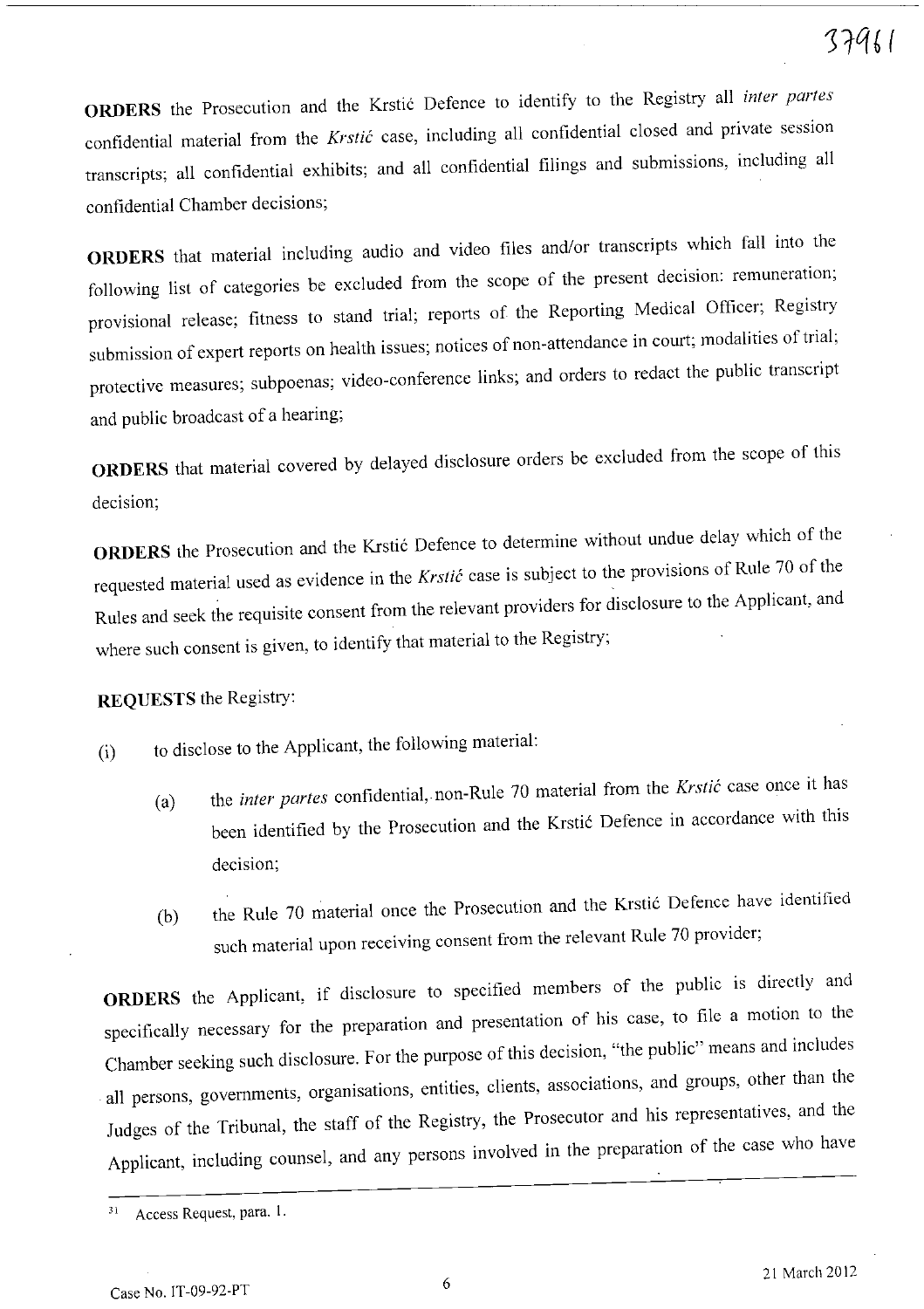# $37960$

been instructed or authorised by the Applicant to have access to the confidential material from the *Krstic* case. The "public" also includes, without limitation, family members, and friends of the Applicant and defence counsel in other cases or proceedings before the Tribunal; the media; and journalists;

**ORDERS** that if, for the purposes of the preparation of the Applicant's case, confidential material is disclosed to the public – pursuant to prior authorisation by the Chamber – any person to whom disclosure of the confidential material is made shall be informed that he or she is forbidden to copy, reproduce or publicise, in whole or in part, any confidential information or to disclose it to any other person, and further that, if such person has been provided with such information, he or she must return it to the Applicant as soon as the information is no longer needed for the preparation of the Applicant's case;

**ORDERS** that the Applicant, and any persons involved in the preparation of the case who have been instructed or authorised by the Applicant to have access to confidential material from the *Krstic* case, and any other persons for whom prior authorisation by the Chamber has been granted by a separate decision shall not disclose to any members of the public: the names of witnesses; their whereabouts; transcripts of witness testimonies; exhibits; or any information which would enable witnesses to be identified and would breach the confidentiality of the protective measures already in place;

**ORDERS** that the Applicant, and any persons who have been instructed or authorised by the Applicant to have access to the confidential material from the *Krstic* case shall return to the Registry the confidential material which remains in their possession as soon as it is no longer needed for the preparation of the Applicant's case;

**ORDERS** that nothing' in this decision shall affect the disclosure obligations of the Prosecution under Rules 66 and 68 of the Rules;

**AFFIRMS** that, pursuant to Rule 75 (F) (i) of the Rules, any protective measures that have been ordered in respect of any witness in the *Krstic* case shall continue to have effect *mutatis mutandis* in the case against the Applicant; and

<sup>32</sup> See *supra* Applicable Law section, para. 6.